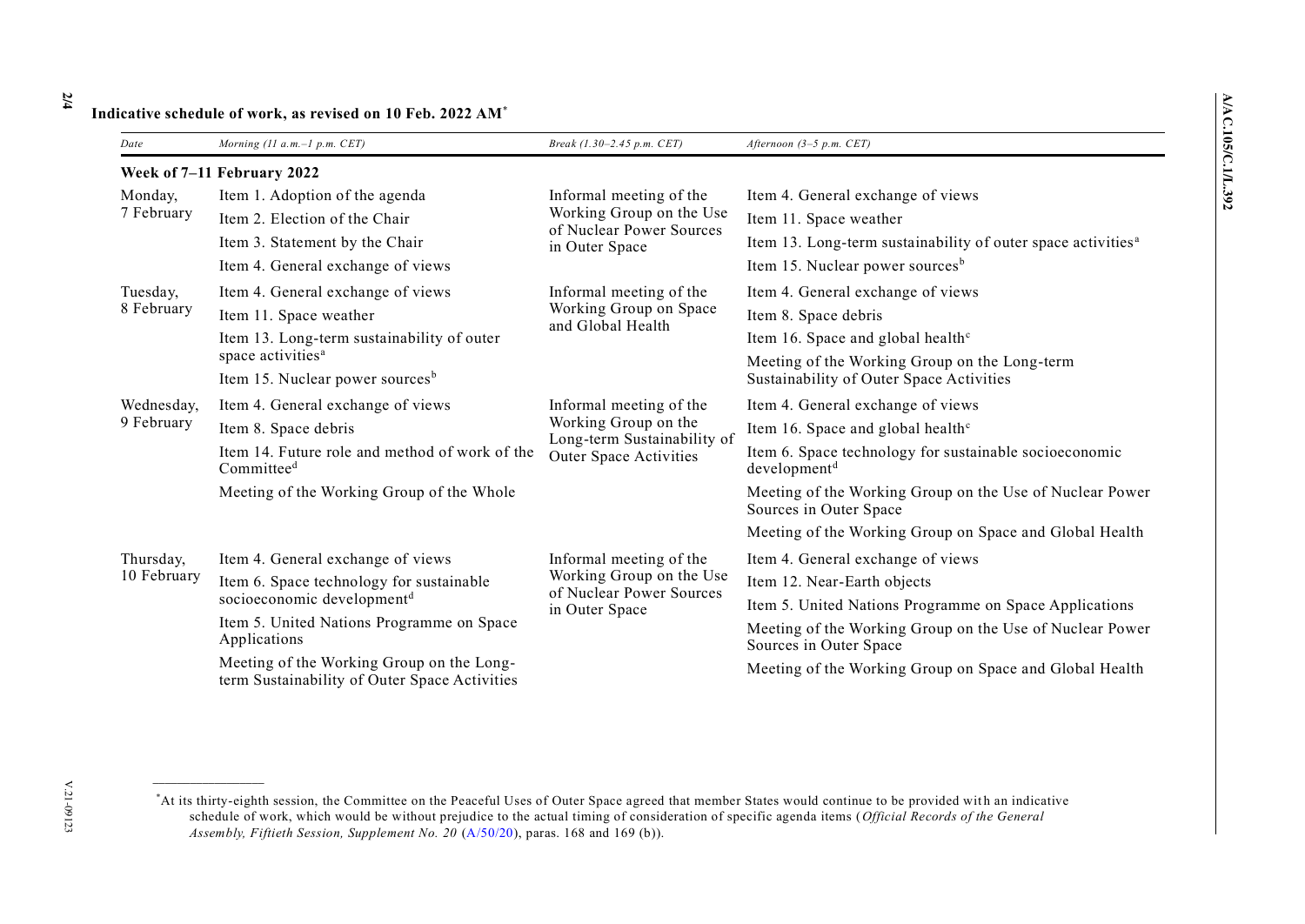| Date                        | Morning $(11 a.m.-1 p.m. CET)$                                                                                                                                                                                                                         | Break (1.30-2.45 p.m. CET)                                                                               | Afternoon $(3-5 p.m. CET)$                                                                                                                                                                                                                                             |  |  |
|-----------------------------|--------------------------------------------------------------------------------------------------------------------------------------------------------------------------------------------------------------------------------------------------------|----------------------------------------------------------------------------------------------------------|------------------------------------------------------------------------------------------------------------------------------------------------------------------------------------------------------------------------------------------------------------------------|--|--|
| Friday,<br>11 February      | Item 4. General exchange of views<br>Item 12. Near-Earth objects<br>Item 9. Disaster management support                                                                                                                                                | Informal meeting of the<br>Working Group on Space<br>and Global Health                                   | Item 4. General exchange of views<br>Item 9. Disaster management support<br>Item 10. Global navigation satellite systems                                                                                                                                               |  |  |
|                             | Meeting of the Working Group on the Long-<br>term Sustainability of Outer Space Activities                                                                                                                                                             |                                                                                                          | Meeting of the Working Group on the Use of Nuclear Power<br>Sources in Outer Space<br>Meeting of the Working Group on Space and Global Health                                                                                                                          |  |  |
| Week of 14–18 February 2022 |                                                                                                                                                                                                                                                        |                                                                                                          |                                                                                                                                                                                                                                                                        |  |  |
| Monday,<br>14 February      | Item 4. General exchange of views<br>Item 10. Global navigation satellite systems<br>Item 7. Remote sensing<br>Item 18. Dark and quiet skies<br>Meeting of the Working Group of the Whole                                                              | Informal meeting of the<br>Working Group on the<br>Long-term Sustainability of<br>Outer Space Activities | Item 4. General exchange of views<br>Item 11. Space weather<br>Item 17. Geostationary orbit<br>Item 19. Draft provisional agenda for the sixtieth session of<br>the Subcommittee <sup>d</sup><br>Item 14. Future role and method of work of the Committee <sup>d</sup> |  |  |
|                             |                                                                                                                                                                                                                                                        |                                                                                                          | Item 18. Dark and quiet skies                                                                                                                                                                                                                                          |  |  |
| Tuesday,<br>15 February     | Item 7. Remote sensing<br>Item 17. Geostationary orbit<br>Item 19. Draft provisional agenda for the<br>sixtieth session of the Subcommittee <sup>d</sup><br>Meeting of the Working Group on the Long-<br>term Sustainability of Outer Space Activities |                                                                                                          | Industry symposium organized by the Office for Outer Space<br>Affairs on the topic of dark and quiet skies                                                                                                                                                             |  |  |
| Wednesday,<br>16 February   | Item 4. General exchange of views<br>Adoption of the report of the Working Group<br>on the Use of Nuclear Power Sources in Outer<br>Space<br>Adoption of the report of the Working Group<br>on Space and Global Health                                 |                                                                                                          | Item 4. General exchange of views<br>Adoption of the report of the Working Group of the Whole<br>Adoption of the report of the Working Group on the Long-<br>term Sustainability of Outer Space Activities                                                             |  |  |
| Thursday,<br>17 February    | Item 20. Report to the Committee                                                                                                                                                                                                                       |                                                                                                          | Item 20. Report to the Committee                                                                                                                                                                                                                                       |  |  |
| Friday,<br>18 February      | Item 20. Report to the Committee                                                                                                                                                                                                                       |                                                                                                          | Item 20. Report to the Committee                                                                                                                                                                                                                                       |  |  |